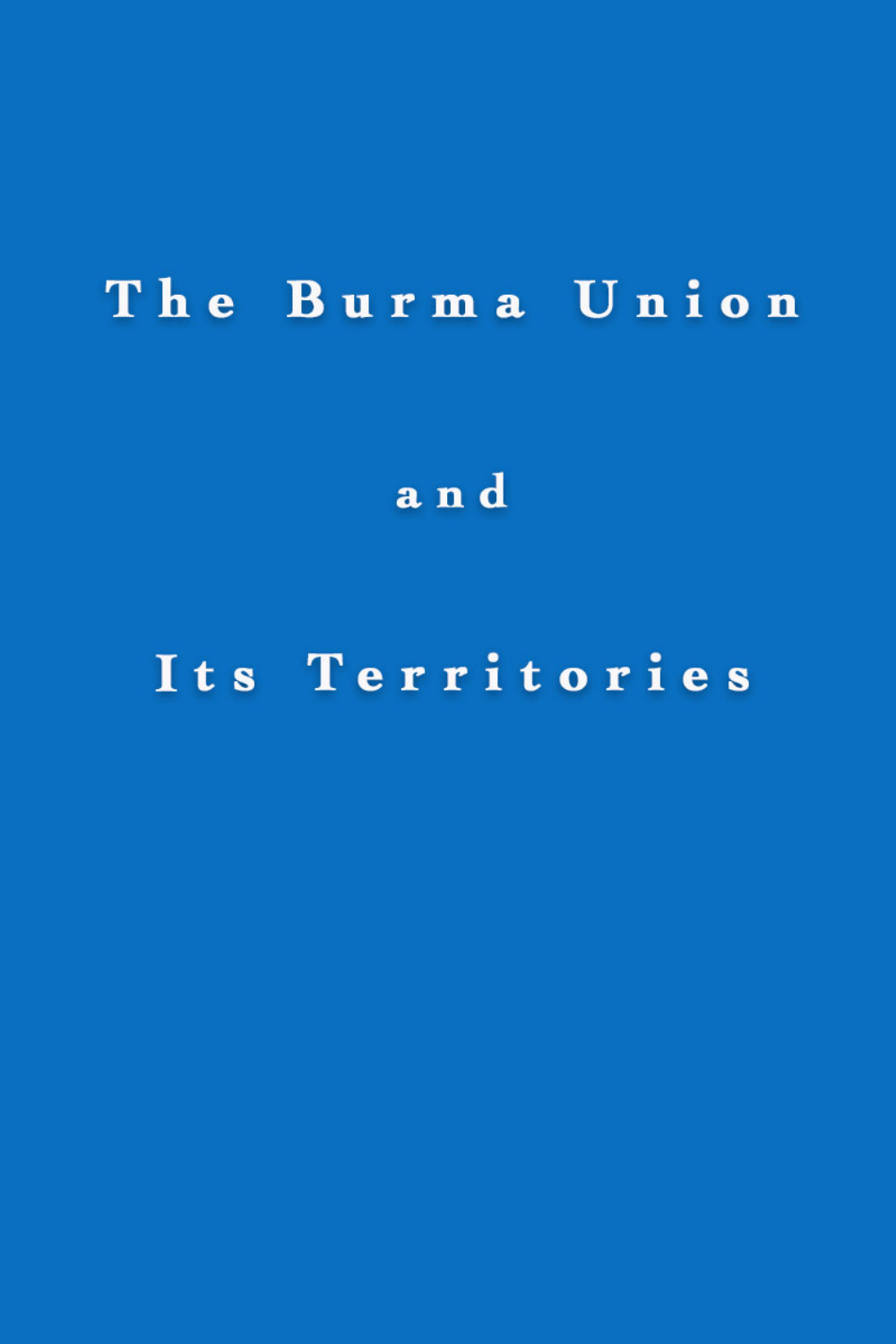#### **THE BURMA UNION AND ITS TERRITORIES**

Draft Constitution Approved by the AFPFL Convention<sup>1</sup>

- 1. Burma should be proclaimed as an "Independent Sovereign Republic".
- 2. The said Independent Sovereign Republic of Burma shall comprise:
	- 1. Such territories that were theretofore within the British Burma known as:-<br>
	i. Ministerial Burma,<br>
	ii. Homalin Sub-Division,<br>
	iii. Sinkaling Khamti,<br>
	iv. Thaungduh,<br>
	ara Tract,
		- i. Ministerial Burma,
		- ii. Homalin Sub-Division,
		- iii. Sinkaling Khamti,
		- iv. Thaungduh,
		- v. Somra Tract,
		- vi. Naga Hills,
		- vii. Salween District,
		- viii. Kampalet Sub-Division, and
		- ix. Arakan Hill Tracts.
	- The Federated Shan States (including Kokang and Mongpai).
	- 3. Karenni States.
	- 4. Kachin Hills, and
	- 5. Chin Hills District (excluding Kanpetlet Sub-Division).
	- The said Independent Sovereign Republic of Burma should be known as the 'Union of Burma'
	- 1. The status of a *Union State* should be accorded to a people who have:
		- i. a defined geographical areas with a character of its own;
		- ii. unity of language, different from the Burmese;
		- iii. unity of culture;
		- iv. community of historical traditions;
		- v. community of economic interests; a measure of economic self-sufficiency;
		- vi. a fairly large population;
		- vii. the desire to maintain its distinct identity as a separate Unit.
		- 2. The status of an 'Autonomous State' should be accorded to a people who more or less posses the above-mentioned characteristics but lack in economic self-sufficiency.
		- 3. The status of a '*National Areas'* should be accorded to a people who are lacking in all the above-mentioned characteristics except more or less a distinct language, a territory on which it is concentrated in appreciable numbers and the desire to maintain its distinct identity.
		- 4. The rights of *National Minority* should be guaranteed to a group of persons who:
			- i. differ from the Burmese in race, language, culture and historical tradition, and
			- ii. form at least one-tenth of the total population of Burma or of any Unit.
		- 5. The Jurisdiction of the Union, as represented by its highest organs of state authority and organs of Government, covers the following subjects:
			- i. Constitutional Affairs;
			- ii. Foreign Affairs;
			- iii. Defense.

l

<sup>&</sup>lt;sup>1</sup> BURMA'S CONSTITUTION., MAUNG MAUNG. The Hague, Martinus Nijhoff. p. 231-253. (The draft was drawn up by a 111-member committee of the AFPFL Convention which met on May 20, 1947, and approved on May 23 when the Convention was dissolved. Text from the Burmese Review May 26, 1947.)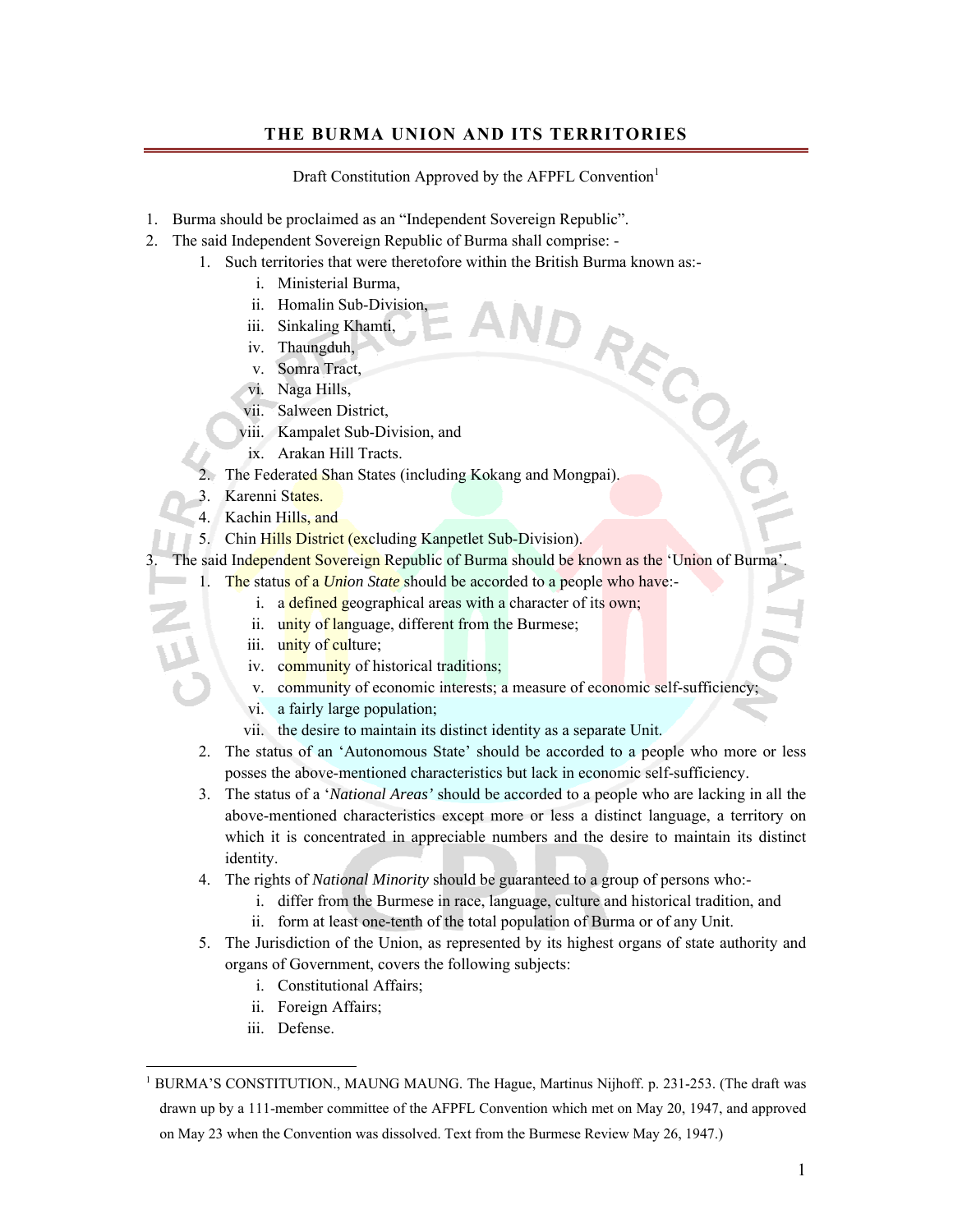- iv. Foreign Trade.
- v. Federal Finance.
- vi. National Planning.
- vii. Security.
- viii. Transport and Communications.
- ix. Federal Education.
- x. Federal Health.
- 6. All power and authority of the Sovereign Independent Republic of Burma, its constituent parts and organs of Government are derived from the people.

#### **THE PRESIDENT**

- 1. There shall be a President of the Union of to be called 'THE PRESIDENT' who shall be elected by the two Houses of the Union Assembly in Joint Session.
- 2. The President shall not be a member of either House of the Assembly or of any other Legislature of any Unit.
- 3. The President shall not hold any office or position of emolument.
- 4. The President shall hold office for 4 years from the date on which he enters upon his office unless before the expiration of the period he dies, or resigns, or is removed from office, or becomes permanently incapacitated, such incapacity being established to the satisfaction of the Supreme Court consisting of not less than 3 Judges.
- 5. No person shall be eligible to the office of the President for more than 8 consecutive years.
- 6. No person shall be eligible for election to the office of the President unless he is a natural born citizen of the Union of Burma or of its constituent parts and has been a resident therein for at least 14 years immediately preceding the election.
- 7. The President may be impeached for stated misbehavior.
- 8. (i) The President shall, on the nomination of the Chamber of Deputies, appoint the Prime Minister who is the Head of the Government.

(ii) The President shall, on the nomination of the Prime Minister with the previous approval of the Chamber of Deputies, appoint the other members of the Government.

(iii) A member of the Government to be known as 'The Minister for Nationalities' shall be appointed by the President on the nomination of the Prime Minister from among the members of the Chamber of Nationalities who represent a Union State, Autonomous State, National Area or a National Minority.

9. (i) The Union Assembly shall be summoned by the President on the advice of the Prime Minister. (ii) The Prime Minister may, in his absolute discretion, refuse to dissolve the Assembly on the advice of a Prime Minister who has ceased to obtain the support of the majority in the Chamber of Deputies.

(iii) The President may at any time convene a meeting of either or both of the Houses of the Union Assembly.

- 10. Every Bill passed by both the Houses of the Union Assembly shall be signed and promulgated by the President.
- 11. (i) The Supreme Command of the Armed forces is vested in the President, but the President shall not exercise the Supreme Command except through a Commander-in-Chief appointed by him on the recommendation of the Prime Minister.

(ii) Subject to these provisions the exercise of the Supreme Command of the Armed Forces shall be regulated by law.

(iii) All Commissioned Officers of the Armed Forces shall hold their commissions from the President.

12. The right of pardon and the power to commute or remit sentences are vested in the President but, such power except in capital cases may also be conferred by law on other authorities.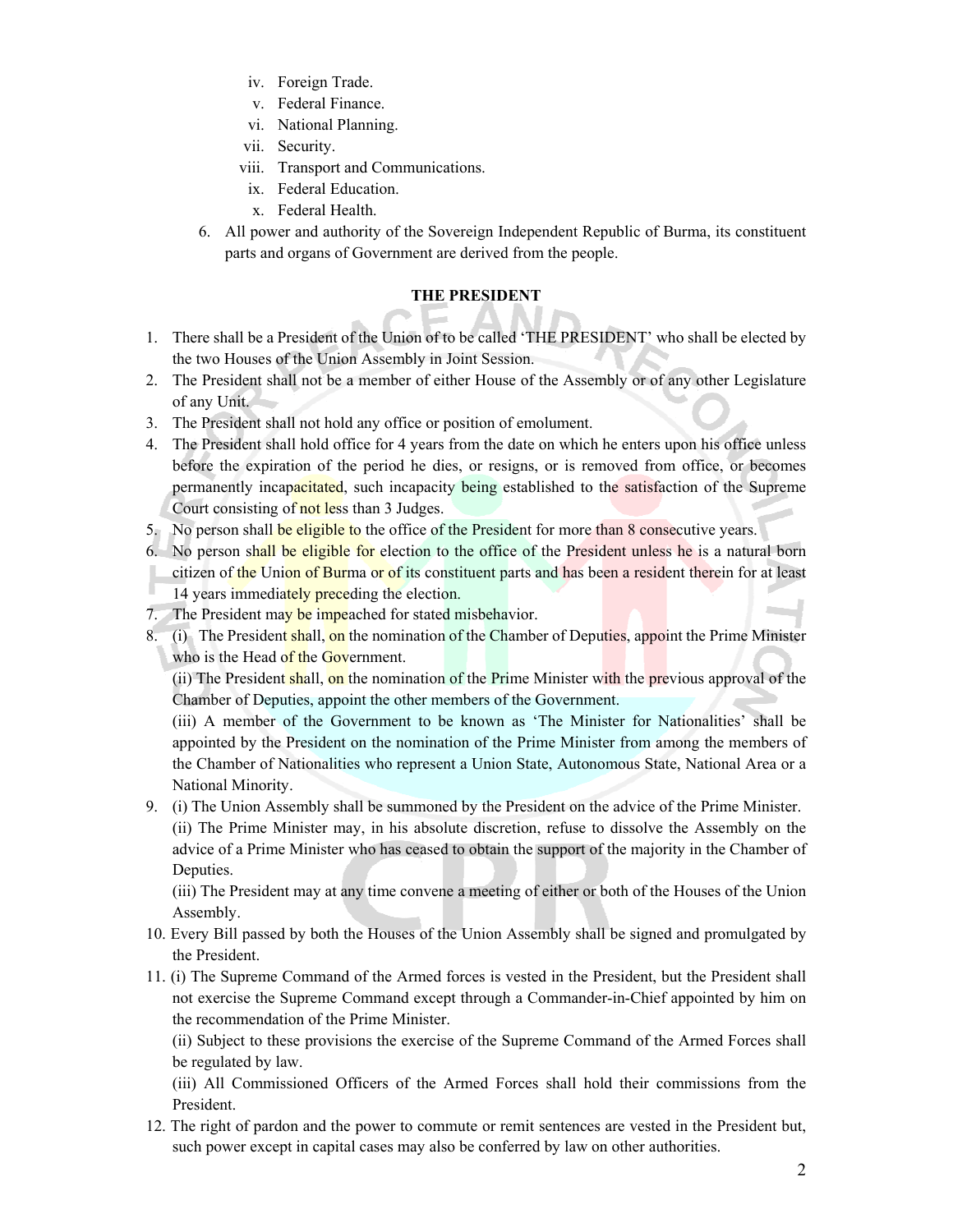13. (i) The President may, at his discretion, communicate with the Union Assembly by message or address on any matter of national or public importance.

(ii) The President may also address a message to the nation at anytime or any matter. Such message or address must however have received the approval of the Government.

13. (i) The President shall not be answerable to either House of the Union Assembly or to any Court for the exercise and performance of the powers and functions of his office, or any act done or purporting to be done by him in the exercise of the Powers and functions.

(ii) The behavior of the President may however be brought under review in either House of the Union Assembly for the purpose of impeachment.

- 25. The Powers and functions conferred on the President by the constitution shall be exercisable and performable by him only the advice of the Government saves where it is provided in the constitution that he shall act in his absolute discretion.
- 16. Subject to the constitution, additional and functions may be conferred on the President by law.
- 17. (i) In the event of the absence of the President or his temporary in capacity, or his permanent incapacity, or in the event of his death, resignation, removal from office, or failure to exercise and perform the powers and functions of his office, or at any time at which the office of the President may vacant, the powers and functions conferred on the President by the constitution shall be exercised and performed by a Commission constituted as herein below provided.

(ii) The Commission shall consist of the Chief Justice, the Speaker of the Chamber of Deputies and the Chairman of the Chamber of Nationalities.

#### **THE UNION LEGISLATURE**

(1) The Legislative power of the Union shall be vested in the Union Assembly, which shall consist of the President, a Chamber of Deputies and a Chamber of Nationalities.

(2) Subject to the provisions hereinafter mentioned in the Constitution, the sole and exclusive power of making laws in the Union is vested in the Union Assembly.

(3) Provision should be made, on principles of regional autonomy, for delegation to the Union State, autonomous State and national areas such legislative or other powers in administrative, cultural and economic matters. Such provision should determine the rights, powers and duties and their relations to the Union Assembly and to the Union Government.

(4) In relation to all matters not coming within the classes of subjects by this constitution assigned exclusively to the Legislatures of the Union State, Autonomous States and National Areas, and for greater certainty, but not so as to restrict the generality of the foregoing terms of this section it is hereby declare that (notwithstanding anything in this constitution) the exclusive legislative authority of the Union Assembly extends to all matters coming within the classes of subjects next hereinafter enumerated:

- i. The Public Debt and Property.
- ii. The Regulation of Trade and Commerce.
- iii. The raising of money by any mode or system of taxation.
- iv. The borrowing of money on the public credit.
- v. Postal, telegraphic, telephonic, and broadcasting, services.
- vi. The Census and Statistics.
- vii. Militia, Military, Naval and Air Services and Works, and Defense and Defense Works.
- viii. The fixing of and providing for the salaries and allowances of civil and other officers of the Union Government.
- ix. Beacons, Buoys, Light Houses, and such like provisions.
- x. Navigation and Shipping.
- xi. Quarantine.
- xii. Currency and coinage: Monetary Policy.
- xiii. Banking, incorporation of Companies and Banks and Issue of Paper Money.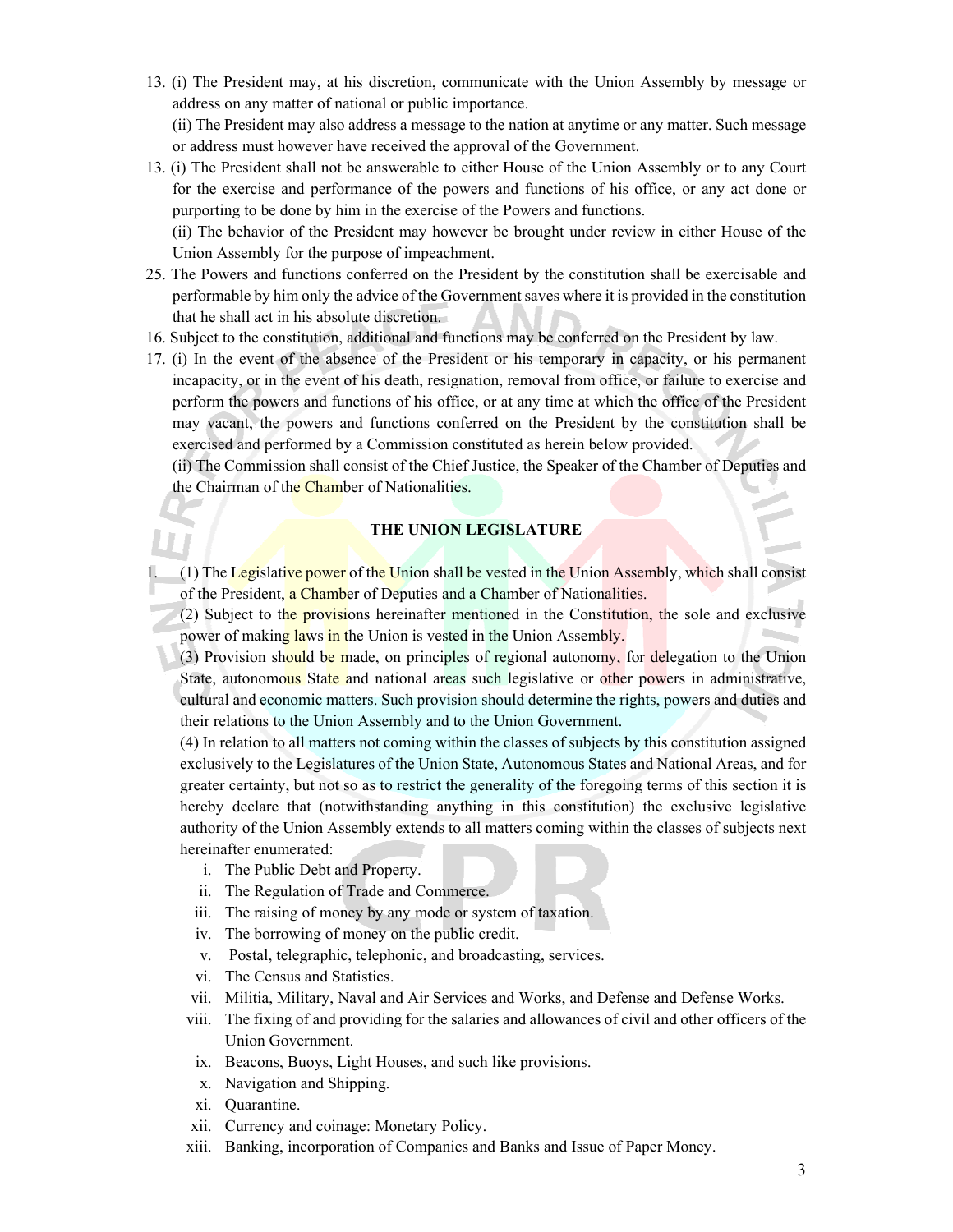- xiv. Savings Banks.
- xv. Weights and Measures.
- xvi. Bills of Exchange, Promissory Notes and Negotiable Instruments.
- xvii. Interest: Legal Tender.
- xviii. Bankruptcy and Insolvency.
- xix. Copyrights, Trademarks and Patents or Invention and Discovery.
- xx. Naturalization and Aliens.
- xxi. Criminal Law, except the constitution of Courts of Criminal Jurisdiction, but including the Criminal Procedure.
- xxii. The Establishment, Maintenance and Management of Union Penitentiaries.
- xxiii. Such classes of subjects as are expressly excepted in the enumeration of classes of subjects by the constitution assigned exclusively to the Legislatures of the United States, Autonomous States and National Areas.

And any matter coming within any of the classes of subjects enumerated in this Sub-section shall not be deemed to come within the classes of mattes of a local or private nature comprised in the enumeration of the classes of subjects by this constitution assigned exclusively to the Legislatures of the Union States, Autonomous States and National Areas.

- 1. A. The following matters shall also be within the exclusive jurisdiction of the Union Assembly:
	- i. Union Subjects.
	- ii. Inter-state matters.
	- iii. Subjects not specifically assigned to any Unit.
	- iv. All matters relating to territories other than the Union State, the Autonomous States and National Areas.

(1) The right to raise and maintain military, Naval and Airforce is vested exclusively in the Union Assembly.

- (2) No military, naval or air forces, or any military or semi-military organizations of any kind other than the forces raised and maintained by the Union Assembly shall be raised and maintained for any purpose whatsoever.
- 3. (1) The Union Assembly shall hold at least one ordinary session every year.
	- (2) The Chamber of Deputies shall elect two of its members to be respectively the Speaker and Deputy Speaker. The Chamber of Nationalities shall elect tow of its members to be respectively the Chairman and Deputy Chairman thereof.
- 4. All questions at any sitting or joint sittings of the Chambers shall, save as otherwise provided by the Constitution, be determined by majority votes of members present and voting

#### **THE CHAMBER OF DEPUTIES**

5. (1) Every citizen who has reached the age of 21 years and who is not otherwise disqualified by the Constitution or by law shall be eligible for membership of the Chamber of Deputies.

(2) Every citizen who has completed the age of 18 years and who is not otherwise disqualified shall have the right to vote at any election for membership of the Chamber of Deputies.

(3) No law shall be enacted placing any citizen under disability or incapacity for membership of the Chamber of Deputies on the ground of sex, race, or religion or disqualifying any citizen from voting at any election for membership of the Chamber of Deputies on such ground.

(4) The Union Assembly shall revise the constituencies at least once in every ten years, with due regard to the changes in the distribution of the population, by any alteration in the Constituencies shall not take effect during the life of the Chamber of Deputies sitting when each revision is made.

- 6. (1) The Chamber of Deputies shall be summoned and dissolved as provided by this Constitution. (2) The General Election for members of the Chamber of Deputies shall take place not later than 30 days after the dissolution of the Chamber.
	- (3) The Chamber of Deputies shall meet within 30 days from the polling day.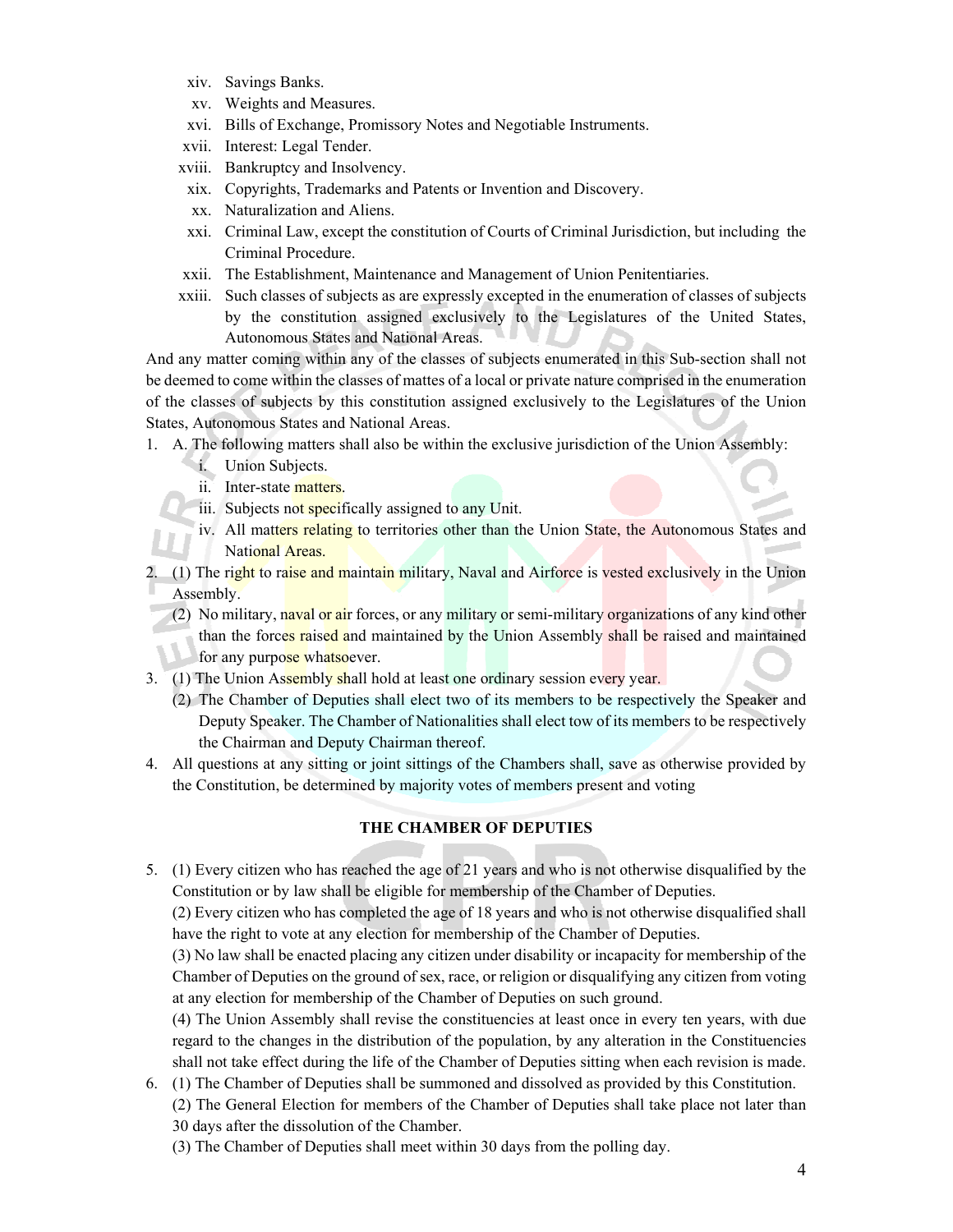7. (1) The same Chamber of Deputies shall not continue for a period longer than four yeas from the date of its first meeting.

(2) Provision shall be made by law to enable the member of the Chamber of Deputies who is the Speaker immediately before the dissolution of the Chamber to be deemed without any actual election to e an elected member of the Chamber at the ensuing General Election.

- 8. (1) As soon as possible after the presentation to the Chamber of Deputies the Estimates of Receipts and Estimates of Expenditure of the Union for any financial year, the Chamber shall consider these Estimates save in so far as may be provided by specific enactment in each case the legislation required to give effect to the financial regulation of such year shall be enacted within the year.
- 9. (2) The Chamber of Deputies shall not pass any vote or resolution and no law shall be enacted for the appropriation of revenue or other public moneys unless the purpose of the appropriation shall have been recommended to the Chamber by a message from the Government signed by Prime Minister.

### **THE CHAMBER OF NATIONALITIES**

- 10. The Chamber of Nationalities shall consist of 160 members. The said members shall be chosen in accordance with the provisions in that behalf contained in the first Schedule to the Constitution.
- 11. The General Election for the Chamber of Nationalities shall take place not later than 60 days after the dissolution of the Union Assembly, the first meeting of the Chamber of Nationalities after the election shall take place on the date to be fixed by the President on the advice of the Prime Minister. *Note:* The first Schedule to the Constitution will contain *inter alia* the following Provisions:

1. The members representing Burma proper shall be elected by provincial Councils: *Note:* Itis intended that the present seven Commissioners' Divisions shall be renamed provinces and that each should have a Council. Such councils will not, however, be legislatures through they will have certain functions **including** that of electing members to the Chamber of Nationalities.

2. The members representing the Karens shall be elected by the Karen Affairs Council. *Note:*  Subject to the decision to be arrived at by agreement as to the number and manner of selection of members representing the Union State, Autonomous State, National Area and National Minorities, the following composition if proposed: -

| 1. The Shan State                        | 32 Members   |
|------------------------------------------|--------------|
| 2. The Kachin State                      | 13 Members   |
| 3. The Chin Hills                        | 9 Members    |
| 4. The Karenni States                    | 4 Members    |
| 5. The Karen                             | 32 Members   |
| 6. Remaining territories including Burma | 70 Members.  |
|                                          | 160 Members. |

#### **LEGISLATION**

- 12. Every Bill except a money Bill may be initiated in either House. In case of a deadlock, the Bill shall be determined by both the Chambers in a joint sitting.
- 12 A. Any Bill abridging the rights of 'The National Minorities' shall not be deemed to have been passed unless the majority of members present representing the minority concerned voted in both Chambers in its favor.
- 13. (1) Money Bills shall be initiated in the Chamber of Deputies only.

(2) Every Money Bill passed by the Chamber of Deputies shall be sent to the Chamber of Nationalities for its recommendations.

(3) Every Money Bill so sent to the Chamber of Nationalities shall, at the expiration of a period not later than 21 days after it shall have been sent to the Chamber of Nationalities be returned to the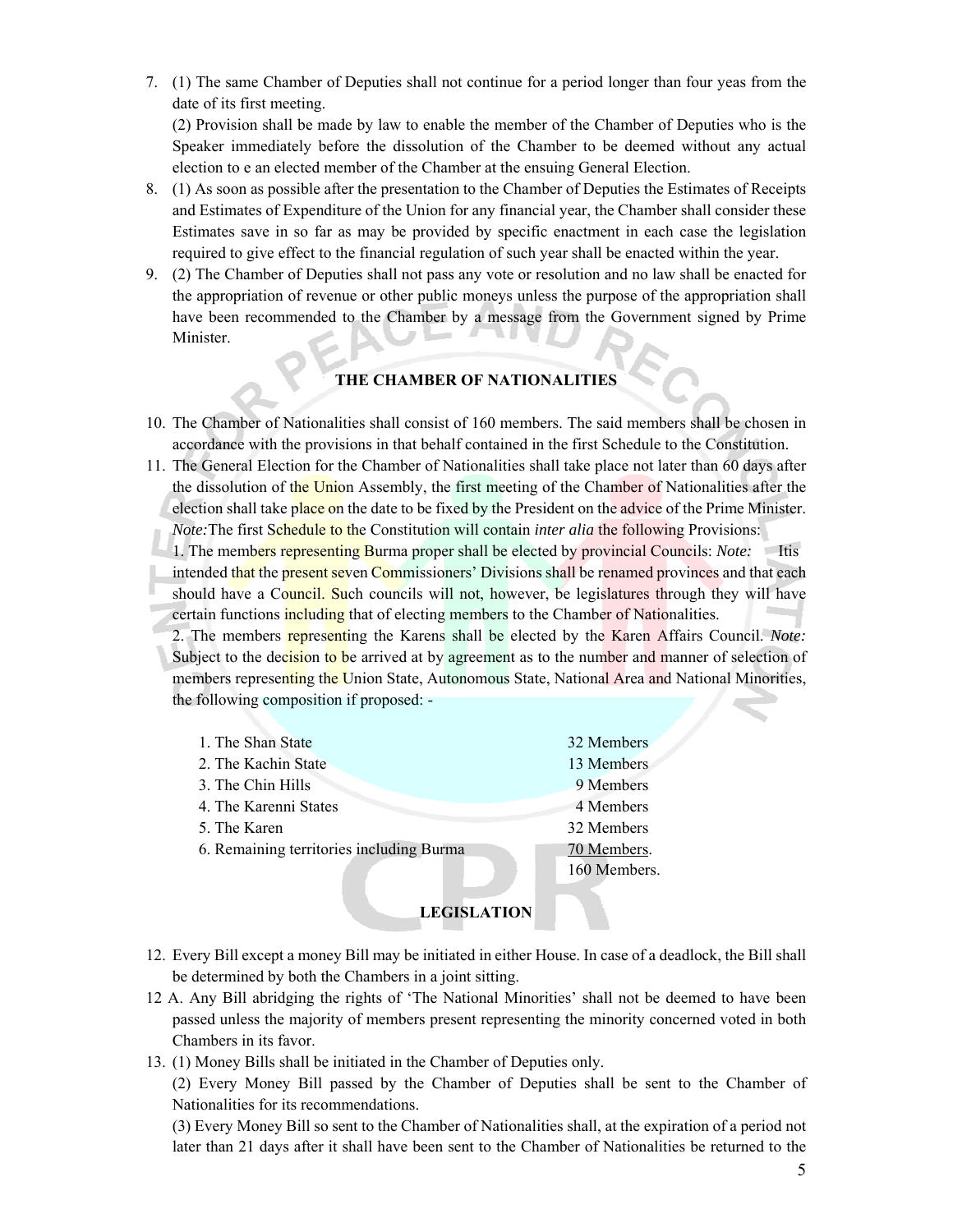Chamber of Deputies with may accept or reject all or any of the recommendations of the Chamber of Nationalities.

(4) If Such Money Bill is not returned by the Chamber of Nationalities to the Chamber of Deputies within 21 days or is returned within such 21 days with recommendations which the Chamber of Deputies does not accept, it shall be deemed to have been passed by both Chambers at the expiration of a period of 21 days.

(5) The Speaker of the Chamber of Deputies shall certify any Bill which in his opinion is a Money Bill and his certificate will, subject to the subsequent provisions in this section, be final and conclusive.

(6) The Chamber of Nationalities, by resolution passed at a meeting at which not less than 75 members are present, may request the President to refer the questions whether the Bill is not a Money Bill to a Committee of Privileges.

(7) If the President in his absolute discretion decides to accede to the request, he shall appoint a Committee of Privileges consisting of an equal number of members of the Chamber of Deputies and of the Chambers of Nationalities and a Chairman who shall be a Judge of the Supreme Court. (8) The President shall refer to the Committee of Privileges so appointed, and the Committee shall report its decision thereon to the President within 21 days after the day on which the Bill was sent to the Chamber. The decision of the Committee shall be final and conclusion. *Note:* A convention may be established whereby whenever a legislation affecting only one of the Units is under consideration, members who so not represent that particular unit will refrain from exercising their vote.

#### **SIGNING AND PROMULGATION**

14. (1) Every Bill passed by both Chambers of the Assembly shall be presented to the President for his signature and for **promulgation** by him as an Act in accordance with the provisions of this section. (2) Every Bill so signed by the President shall become an Act on and from the date on which the Bill shall have been signed unless the contrary intention appears.

(3) Every Bill so signed shall be promulgate by the President as an Act by publication in the official gazette.

(4) The signed text of the Bill so promulgated shall be enrolled for record in the office of the Registrar of the Supreme Court.

(5) An official translation of every Act in the English language shall be issued in the Burmese language.

- 15. The laws of the Union shall have the same force and effect throughout the Union.
- 16. When a law of a Unit is inconsistent with a law of the Union, the latter shall prevail.
- 17. Any Constituent Unit may surrender any of its territories or any of its powers, functions, rights and prerogatives to the Union.
- 18. No Constituent Unit shall without the consent of the Union raise or maintain any military, naval or air force.

#### **THE RIGHT OF RECALL**

The right of recall may be exercised by voters, when a number of voters to be prescribed by Law (preferably by not less than half the electorate) present a Petition to the President to recall an elected member of the Union Assembly, the President shall order a Bye-election to he held. The member concerned should not be recalled unless two-thirds of voting desire a recall.

#### **NEW STATES**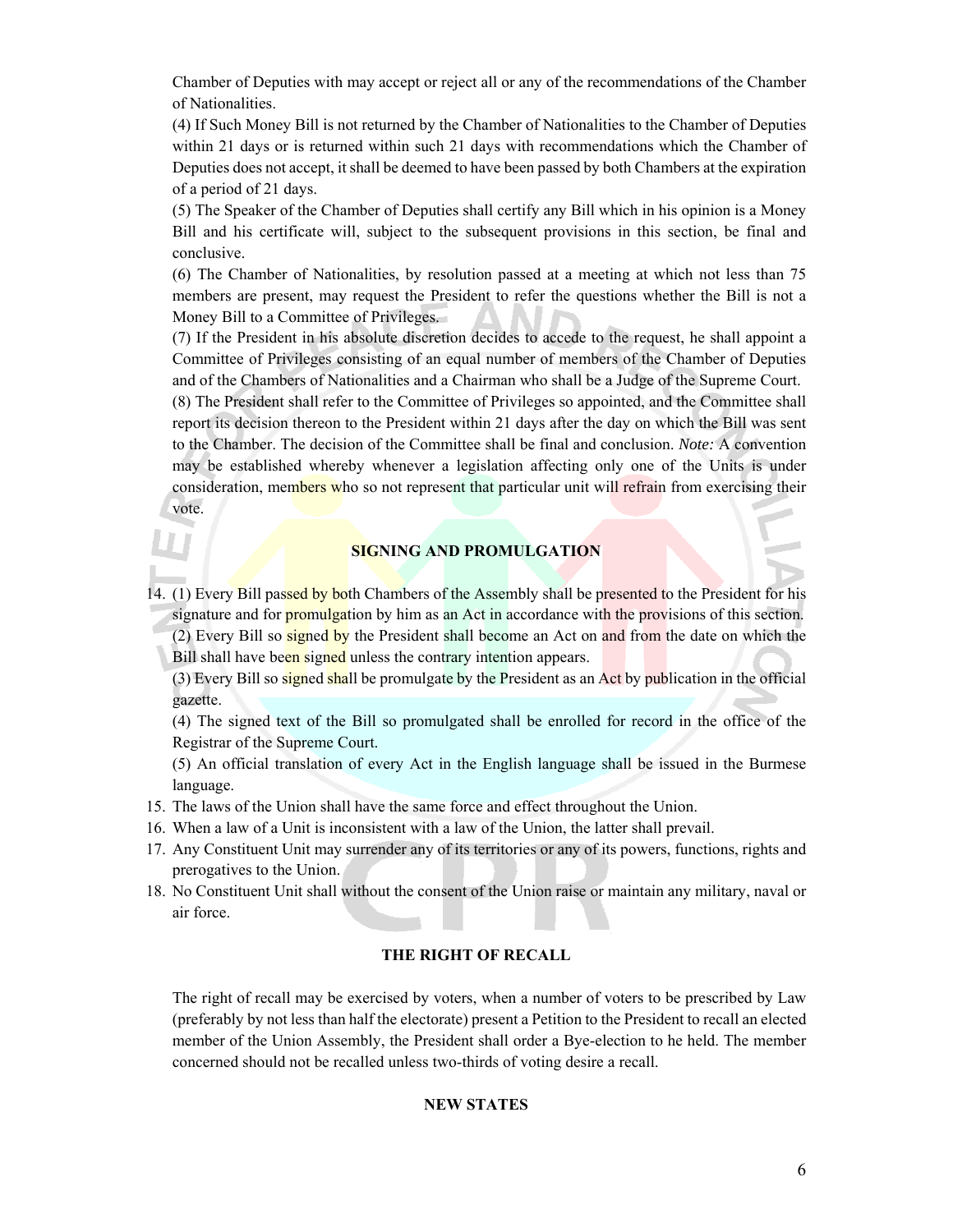- 1. The Union Assembly may admit to the Union or establish a new Constituent Unit and may upon such admission or establishment make or impose such terms and conditions including the extent of representation in the Union Assembly.
- 2. The Union Assembly may with the consent of a Constituent Unit increase, diminish, or otherwise alter the limits of the Unit, and may with like consent make provision respecting the effect and operation of any increase or diminution or alteration of territory in relation to any Unit affected.
- 3. A new Unit may be formed by separation of any territory from a Constituent Unit, and a new State may be formed by the Union of two more Constituent Units or parts thereof, but only with the consent of the Union Assembly and the Units concerned.

### **UNION EXECUTIVE**

1. (1) The President shall appoint a Prime Minister on the recommendation of the Chamber of Deputies. (2). The President shall appoint other members of the Government on the recommendation of the Prime Minister and subject to the prior approval of the Chamber of Deputies.

The Executive power of the Union shall be exercise by and on the authority of the Government.

- 2. War shall not be declared, and the Union shall not participate in any Wars except with the assent of the Union Assembly.
	- (i) The Government shall be responsible to the Chamber of Deputies.
	- (ii) The Government shall meet and act as a collective authority and shall be collectively responsible.

3. The Prime Minister shall keep the President informed on matters of domestic and international policy.

#### **UNION JUDICIARY**

- 1. The judicial power of the Union shall be vested in a Union Supreme Court to be called 'The Supreme Court'.
- 2. The judges of the Supreme Court are to be elected by the Union Assembly in join sitting.
- 3. A judge of the Supreme Court shall hold office for a term of 10 years unless he resigns or in incapacitated or removed by impeachment.

*Note:* All the provisions in the Draft Constitution enumerating the subjects especially assigned to the Union State, Autonomous State, and National Area are subject to amendable after the Executive Council of the AFPFL has ratified the agreement arrived at between the Negotiation Committee appointed by the Convention on the one part and members of the Constituent Assembly representing those Units on the other part.

### **THE UNION STATE**

- 1. The Union State shall have its own constitution in conformity with the constitution of the Union and its own specific characteristics and features.
- 2. It is suggested that the Head of the Union State may be called the GOVERNOR who should be elected by the State Legislature.
- 3. In the Union State the legislature may exclusively make laws in relation to matters coming within the classes of subjects next hereinafter enumerated: -

#### **(I). Constitutional Affairs:**

- *i. The amendment from time to time the Union State Legislature and other local bodies.*
- *ii. The conduct of elections to the Union State Legislature and other local bodies.*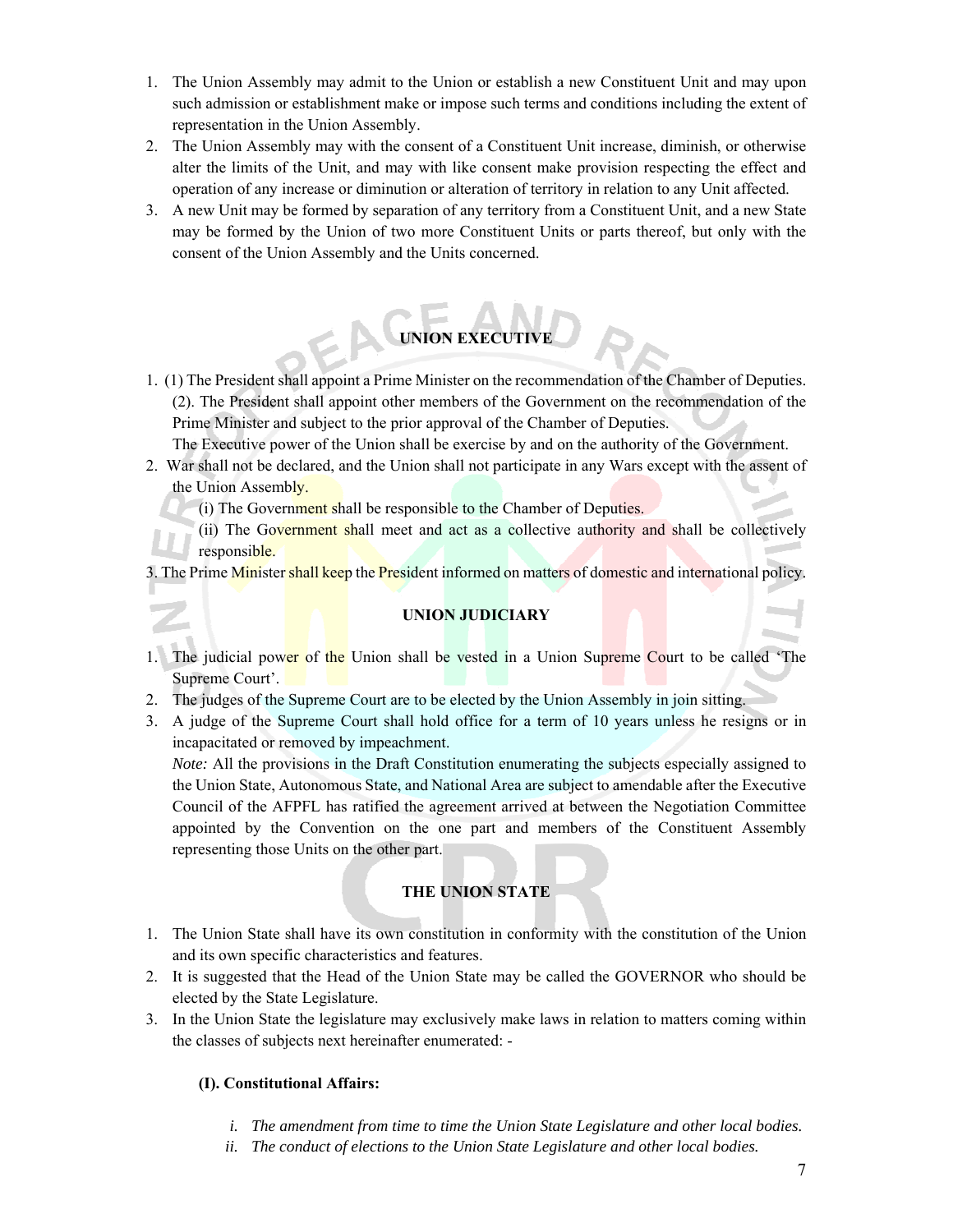iii. The establishment and tenure of Union State officers and the appointment and payment *of State officers.* 

#### **(II). Finance:**

- *i. Direct taxation within the Union State, other than federal taxes and revenue, in order to the raising of a revenue, for Union State purposes;*
- *ii. Land revenue;*
- *iii. Minor minerals as defined in Chapter VIII of the Shan States manual;*
- *iv. Timber other than exportable timber;*
- *v. Taxes on luxuries and entertainment;*
- *vi. Sale tax;*
- *vii. Taxes on profession, trade, callings and employment;*
- *viii. Excise duties on alcoholic liquors and narcotic drugs;*
- *ix. Shop, saloon, tavern, auctioneer and other licenses in order to the raising of revenue for State, local or municipal purposes.*

#### **(III). Economic affairs:**

- *i. Agriculture and Veterinary;*
- *ii. Fisheries within the State;*
- *iii. Regulation of land tenures;*
- *iv. Internal trade and commerce;*
- *v. Water Supplies and Irrigation;*
- *vi. Unemployment and Relief of the poor.*

#### **(IV). Security:**

- *i. Police Administration;*
- *ii. Administration of justice by Courts subordinate to High Court;*
- *iii. The imposition of punishment by fine, penalty or imprisonment for enforcing any law of the Union State made in relation to any matter coming within any of the classes of subjects enumerated in this section.*

#### **(V). Communication:**

*Local works and undertakings within the State other than Railways, subject to the power of the Union Assembly to declare any work a national work and to provide for its construction and by arrangement with the State legislature or otherwise.* 

#### **(VI). Education:**

- *i. Education, other than higher education;*
- *ii. Management and control of all educational institutions;*
- *iii. Non-federal libraries, museums and other institutions;*
- *iv. Treaters, dramatic performances and cinemas.*

#### **(VII). Health:**

*i. Public Health and sanitation;*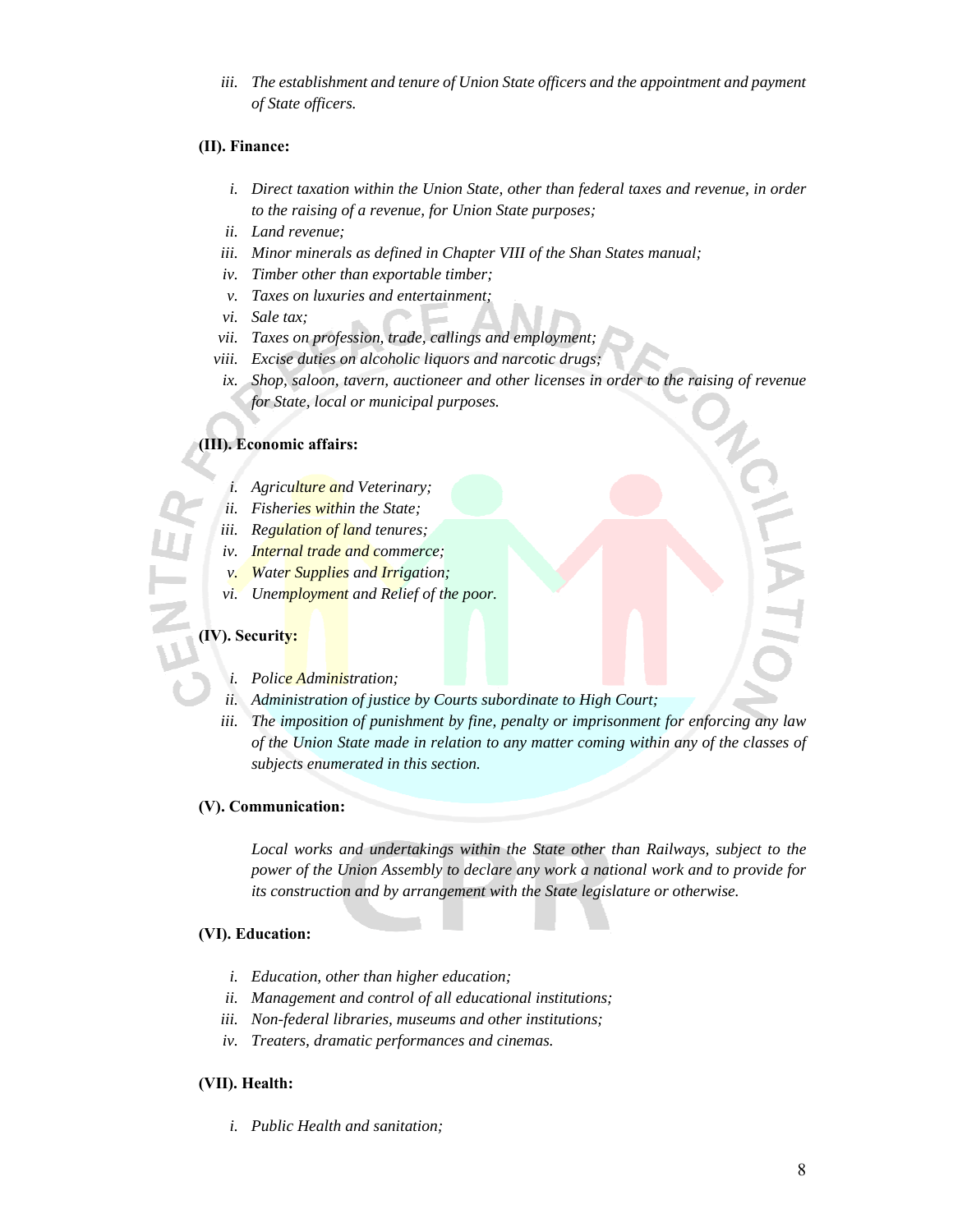*ii. The establishment, maintenance and management of hospitals, asylums and dispensaries.* 

#### **(VIII). Local Government:**

- *i. Municipalities and other local bodies;*
- *ii. Charities and charitable institutions.*

#### **AUTONOMOUS STATE** (**CHIEF OF STATE)**

- 1. In the Autonomous State there should be a Chief Executive Officer elected by the State Council and in whose name all Executive acts relating to State Affairs which should be done.
- 2. Such Chief should hold office for a term not exceeding 4 years, removable by impeachment or incapacity.
- 3. There shall be a State Council. The number of members and the method of election or appointment should be regulated by law.
- 4. Subject to the provisions of the constitution and the assent of the President as hereafter provided, the State Council may make ordinances in relation to matters coming within the following classes of subjects:
	- i. Direct Taxation within the State in order to raise a revenue for State purpose.
	- ii. The borrowing of money for the sole credit of the State with the consent of the President and in accordance with regulation to be framed by the Union Assembly.
	- and in accordance with regulation to be<br>iii. Education, other than higher education.
	- iv. Agriculture, to the extent and subject to the conditions to be defined by Union Assembly.
	- v. The Establishment, Maintenance, and Management of Hospitals and Charitable Institutions.
	- vi. Municipal Institutions, District Councils, and other local institutions having authority and functions in any area in respect of the Local Government of, or to preservation of Public Health, in that are.
	- vii. Local works and undertakings within the Province, other than railways subject to the power of the Union Assembly to declare any work a national work and to provide for its construction and by arrangement with the State Council or otherwise.
	- viii. The imposition of punishment by fine, penalty or imprisonment, for enforcing any law or any ordinance of the Province made in relation to any matter coming within any other clause or subjects enumerated in this section.
	- ix. Generally, all matters which, in the opinion of the President, are of a merely local or private nature in the State.
- 5. Any ordinance made by the State Council should have effect in an for the State so long as so far only as it is not repugnant to any Act of the Union Assembly.
- 6. The State Council may recommend to the Union Assembly the passing of any law relating to any matter in respect of which such Council in not competent to make ordinance.
- 7. The State Revenue Fund should be formed into which should be paid all revenues raised by the State or accruing to the State Council and all moneys paid over the President to the Council. Such fund should be appropriated by the State Council by ordinances for the purposed of the State administration, generally. Or in the case of moneys paid over by the President for particular purpose, then for such purposes.

#### **STATE EXECUTIVE**

8. (i). The State Council should at its First Meeting elect from among its members or otherwise 4 persons to form with the Chief who shall be chairman, the Executive of the Autonomous State. The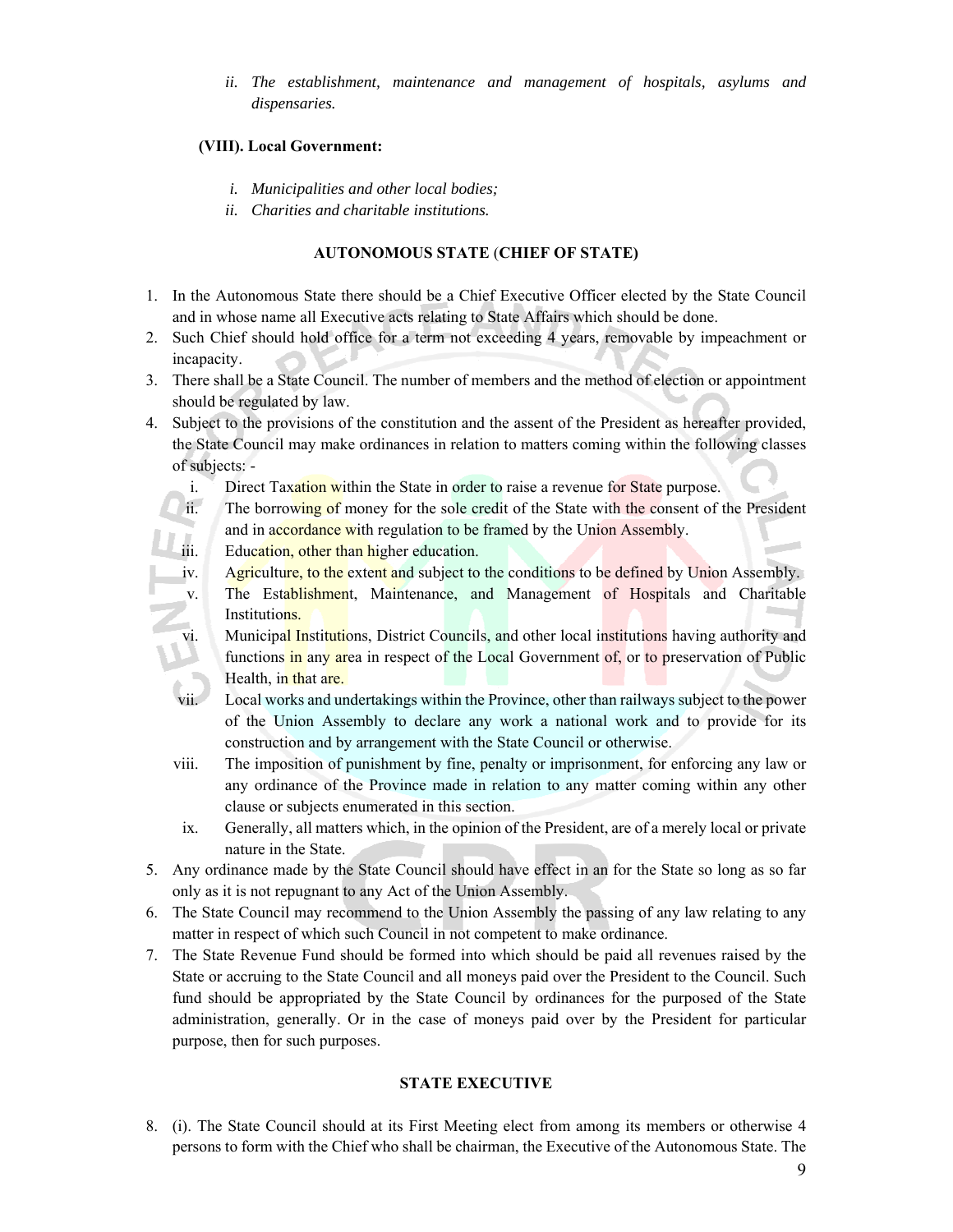members of the Executive other than the Chief shall hold office until the election of their successors in the same manner.

(ii). The Chief and any other member of the Executive, not being a member of the Council, shall have the right to take part in the proceedings of the Council but shall not have the right to vote.

- 9. The Executive shall, on behalf of the State Council, carry on the administration of the State Affairs. Until the first election of the members to serve on the Executive such administration shall be carried on by the Chief.
- 10. All questions arising in the Executive shall be determined by a majority of votes of the members present, and, in the case of an equality of votes, the Chief shall have also a casting vote. Subject to the approval of the President, the Executive may make rules for the conduct of its proceedings.
- 11. Subject to the provisions of any law passed by the Union Assembly regulating the conditions of appointment, tenure of office, retirement and superannuation of Public service, the Executive shall have power to appoint such officers as may be necessary, in addition to officers appointed to the State by the President under the provisions of this constitution, to carry out the services entrusted to them and to make or enforce regulations for the organization and discipline of such officers.
- 12. In regard to all matters in respect of which no powers are reserved or delegated to the State Council, the Chief shall act on behalf of the President when required to do so, and in such matters the Chief may act without reference to the members of the Executive.

*Note:*(This part is a model on the Constitution of the Constituent Units forming part of the Union of South Africa including all the subjects and powers assigned by the Act to the Constituent Provinces.)

#### **NATIONAL AREA ADMINISTRATOR**

- 1. In each national area there should be Chief Executive Officer appointed by the President who should be called 'the Administrator' and in whose name all executive acts relating to the Area should be done.
- 2. In the appointment of the Administrator of any area, the President should, as far as practicable, give preference to person resident in such area.
- 3. Such Administrator should not hold office for a longer term than three years and should not be removed before the expiration thereof except by the President for cause assigned.
- 4. The President may, from time to time, appoint a Deputy Administrator to execute the office and functions of the Administrator during his absence, illness or incapacity and to generally assist him.
- 5. There should be Advisory Council in each area to aid and advice the Administrator, the number and method of selection may be prescribed by law.

#### *Power of the Advisory Council*

6. The Council should have the following powers and functions: -

(i). All the powers and functions of the local self-governing bodies of Burma.

(ii). All matters which in the opinion of the President are of merely local or private nature and should be better left to the Council concerned.

7. The Union Assembly may by law delegate such other powers as it may deem necessary and desirable

### **NATIONAL MINORITIES**

- 1. The following rights should be guaranteed to such group of persons which come within the definition of the 'national minority':
	- i. Human Rights,
	- ii. National or Cultural Rights,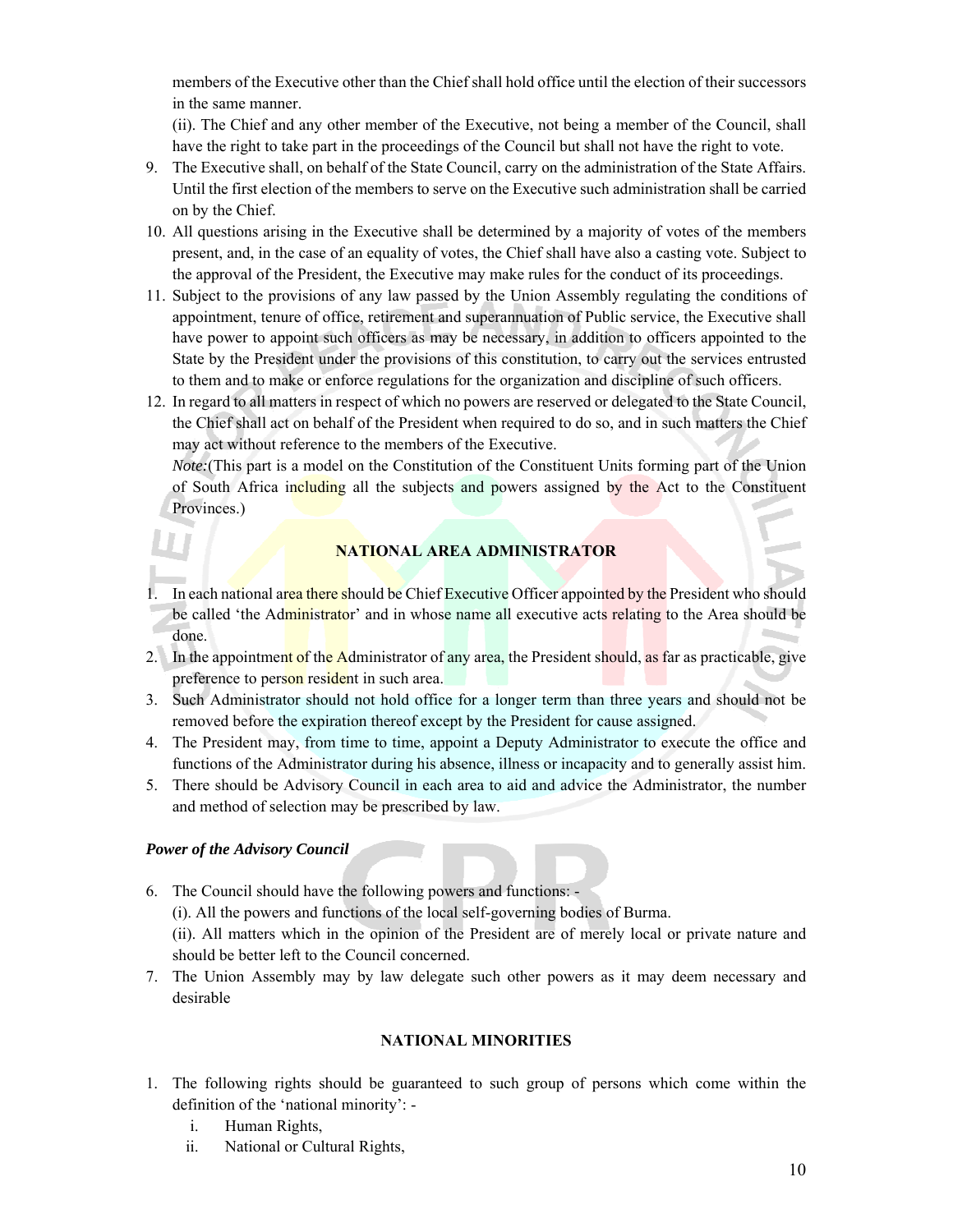- iii. Freedom of association with cultural autonomy.
- iv. *Human Rights* embrace the time-honored elementary rights of man:
- v. Citizenship,
- vi. The protection of life and liberty,
- vii. Equality before the law,
- viii. Civil and political rights,
- ix. Religious freedom,
- x. Freedom from discrimination generally, including equality of economic opportunity. (Note: These would be included in the Chapter relating to the Fundamental Rights. These are repeated here in order to give a complete picture of the safeguards accorded to the national minorities).
	- 1. National or cultural rights. Special safeguards against linguistic and educational discrimination should be provided for.
	- 2. Freedom of association with cultural autonomy- This right of association already guaranteed as a fundamental right would lead minorities as measure of organic existence especially for protection against discrimination. The minorities will be entrusted by the State with autonomous management of their educational and cultural affairs. In other words, a Council chosen democratically by the members of the minorities would become the agency of the State for the administration of the educational and cultural institutions of that particular group. The Government of the State should have the authority to set normal standards for the entire population of the country, and it should exercise general supervision. But the direction and management of the minorities' institutions should be in their own hands.
	- 3. The financing of the educational and cultural undertakings of a minority should be to a large extend the responsibility of the State. To avoid all quarrels over the 'due' or 'equitable share', provision should be made for an allotment proportional to the numbers of the minority. A minority should, however, be authorized to supplement such State funds by levying taxes upon its own members, subject always to the supervision of the State authorities.
	- 4. In the Chamber of Deputies, a certain number of seats proportional to their population should be reserved to the national minorities. In the Chamber of Nationalities greater weightage may be given.
- 2. A Karen Affairs Council shall be constituted in order to aid and advice the Union Government on matters relating to the Karens; the composition and method of selection of the said Council shall be prescribed by law.

(1) The right to secession shall be accorded to the Union State and autonomous states, subject to the provisions hereinafter prescribed.

(2) No right of secession shall be exercised within 10 years from the date on which the State concerned comes into the Union of Burma.

(1) The resolution for secession shall have been passed by two-thirds of the members of the legislative of the State concerned.

(2) The Union Assembly shall then order a plebiscite to be taken in order to ascertain the will of the people of the State concerned.

(3) A commission to be called the plebiscite commission consisting of equal numbers of Members representing the Union of Burma and of the State concerned shall be set up to supervise a plebiscite to ensure that it is fair play and freely conducted.

#### **RIGHT OF SECESSION**

1. (1). The Right of secession shall be accorded to the Union State and autonomous states, subject to the provisions hereinafter prescribed.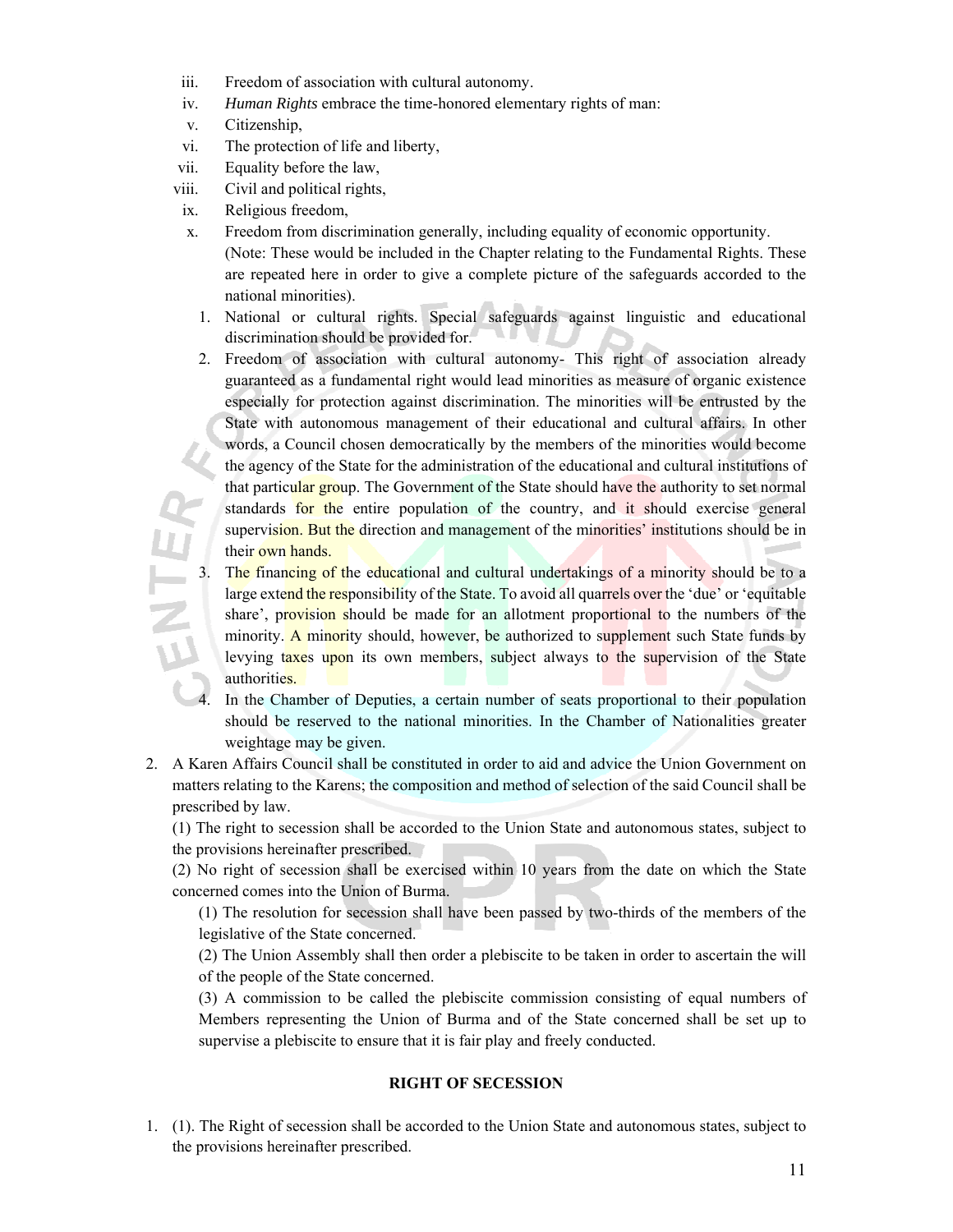(2). No right of secession shall have exercised within 10 years from the date on which the State concerned comes into the Union of Burma.

- 2. (1). The resolution for secession shall have been passed by two-thirds of the members of the legislature of the State concerned. (2). The Union Assembly shall then order a plebiscite to be taken in order to ascertain the will of the people of the State concerned.
- 3. A commission to be called the plebiscite commission consisting of equal numbers of Members representing the Union of Burma and of the State concerned shall be set up to supervise a plebiscite to ensure that it is fair-play and freely conducted.

#### **PROVISIONS RELATING TO TRANSITORY PERIOD**

Provisions shall be made in order to enable the Constituent Assembly to constitute itself the Provisional Union Assembly, elect the Provisional President and a Provisional Government. As soon as the Independence Resolution shall have been passed by the Constituent Assembly in its first session, a Committee to be known as the Transfer of Sovereignty Negotiating Committee may be appointed by the Constituent Assembly in order to negotiate with H.M.G. for the transfer of sovereignty to the Union of Burma. The first General Elections under the Constitution are to be held within 18 months from the date of the coming into operation of the Constitution.

#### **AMENDMENT OF THE CONSTITUTION**

- 1. Any provision of the Constitution may be amended, whether by way of variation, addition, or repeal, in the manner hereinafter provided.
- 2. (1). Every proposal for an amendment of the Constitution shall be expressed as 'An Act to amend the Constitution'.

(2). The Bill containing a proposal or proposals for the amendment of this Constitution shall not contain any other proposal.

3. (1). Such Bill to amend the Constitution may be initiated in either Chamber of the Union Assembly. (2). After each shall have been considered by both Chambers at a joint sitting.

(3). Such Bill shall be deemed to have been passed only when two-thirds of the members present voted in its favor.

(4). A Bill, which seeks to amend any provision relating to any subject specifically assigned to any of the Units, shall not be deemed to have been passed unless the majority of the members representing the Unit concerned present voted in its favor.

### **CITIZENSHIP**

- 1. There shall be but one nationality or citizenship throughout the Union.
- 2. (1). Subject to the law of the Union,
	- i. Every person born in the Union or in any of its constituent Units subject to the jurisdiction thereof, or
	- ii. Every person naturalized therein, shall be a citizen of the Union.

(2). Further provision regarding the acquisition and termination of the Union Citizenship may be provided by law.

(3) A citizen or subject or national of a foreign state shall not at the same time be a citizen of the Union.

#### **RIGHTS OF EQUALITY**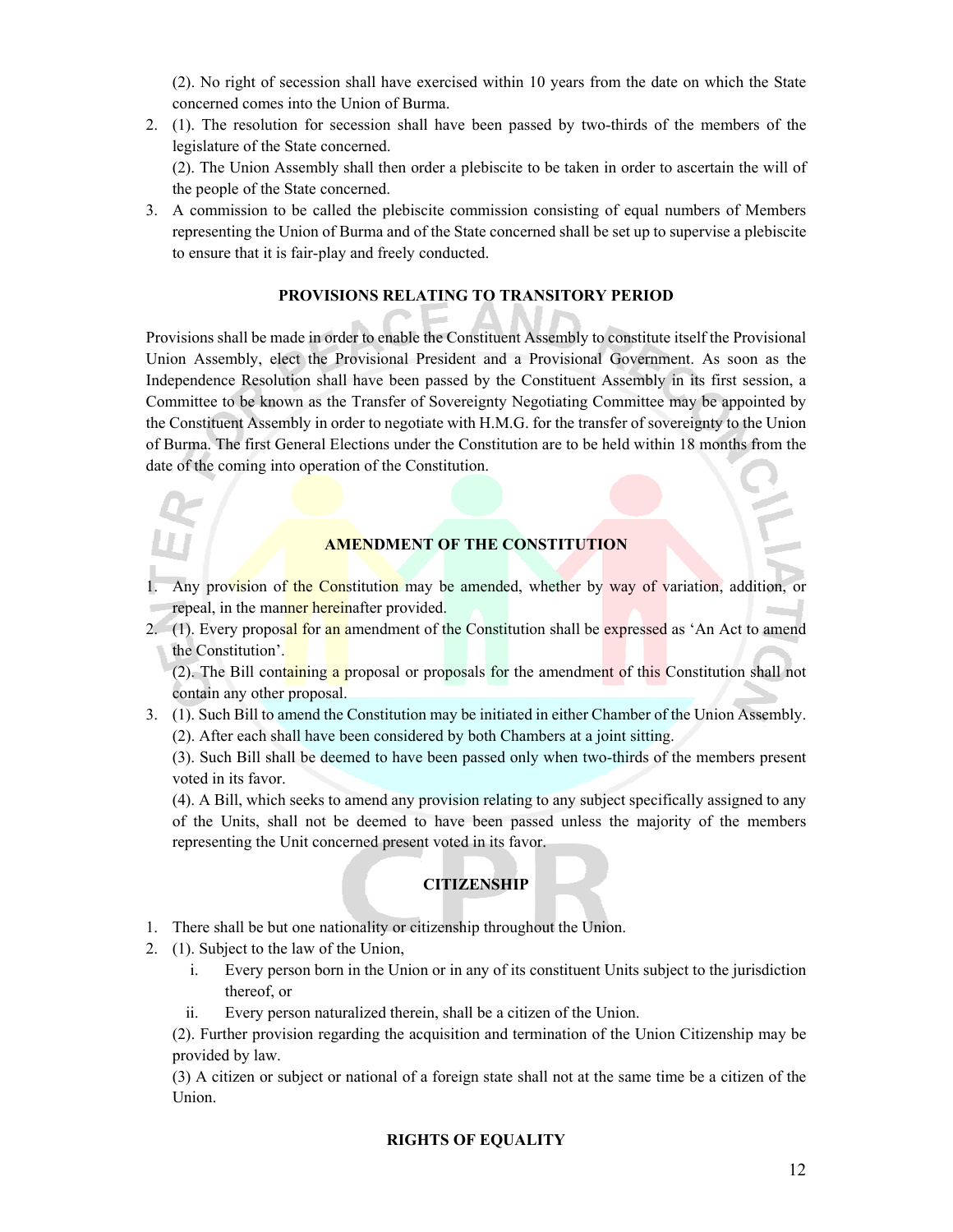- 3. All citizens irrespective of birth, rank, religion, sex, or race are equal before the law. That is to say there shall not be any arbitrary discrimination between a citizen or class of citizens and another.
- 4. There shall be equality or opportunity for all citizens in matters of public employment and in the exercise or carrying on of any occupation, trade, business or profession.
- 4. (A). Any propagation of national, racial, and religious hatred or discord is contrary to the Constitution and punishable by law.

#### **RIGHTS OF FREEDOM**

- 5. No citizen shall be deprived of his personal liberty nor his dwelling be entered, or his property confiscated save in accordance with law.
- 6. There shall be liberty for exercise of the following rights subject to the law, public order and morality:
	- i. the right of the citizens to express freely their convictions and opinions;
	- ii. the rights of citizens to assemble peaceably and without arms;
	- iii. the right of citizens to form associations and unions.

Provided that an association for undermining the Constitution and for undemocratic purposes is forbidden.

- 7. It is the right of every citizen to reside and settle in any part of the Union, to acquire property and to follow any occupation, trade, business or profession. Provision may be made by law to impose such reasonable restrictions as may be necessary in the public interest including the protection of minority groups and tribes.
- 8. Subject to regulation by law of the Union, trade, commerce and intercourse among the Units by and between the citizens shall be free. Provided that any Unite may by law impose reasonable restrictions in the interest of public order, morality or health or in any emergency.
- 9. (1). Traffic in human beings, and (2). Forced labor in any form and involuntary servitude except as a punishment for crime where the party shall have been duly convicted shall be prohibited. *Explanation:* Nothing in this sub-section shall prevent the Union from imposing compulsory service for public purpose without any discrimination on ground of race, religion or class.
- 10. Children below the age of 14 shall not be employed in mines and factories using power.
- 11. Freedom of association shall be secured to all individuals and classes of workers subject only to law, public order and morality.

#### **RIGHTS RELATING TO RELIGION**

- 12. All persons are equally entitled to freedom of conscience and the right freely to profess and practice religion subject to public order, morality or health and to the other provisions of this Chapter. *Explanation 1.* The above right shall not include any economic, financial, political or other secular activities that may be associated with religious practice. *Explanation 2.* The freedom of religious practice guaranteed in this clause shall not debar the Union from enacting laws for the purpose of social welfare and reform.
- 13. The abuse of the church or religion for political purposes is forbidden. The Union shall observe neutrality in religious matters. It may, however, extend material or other assistance to religious institutions. Religious communities, whose teaching is not contrary to the Constitution, are free in their religious affairs and in the performance of religious ceremonies and also to have schools for the educational of priests; but such schools shall, however, be under the general supervision of the Union.

#### **CULTURAL AND EDUCATIONAL RIGHTS**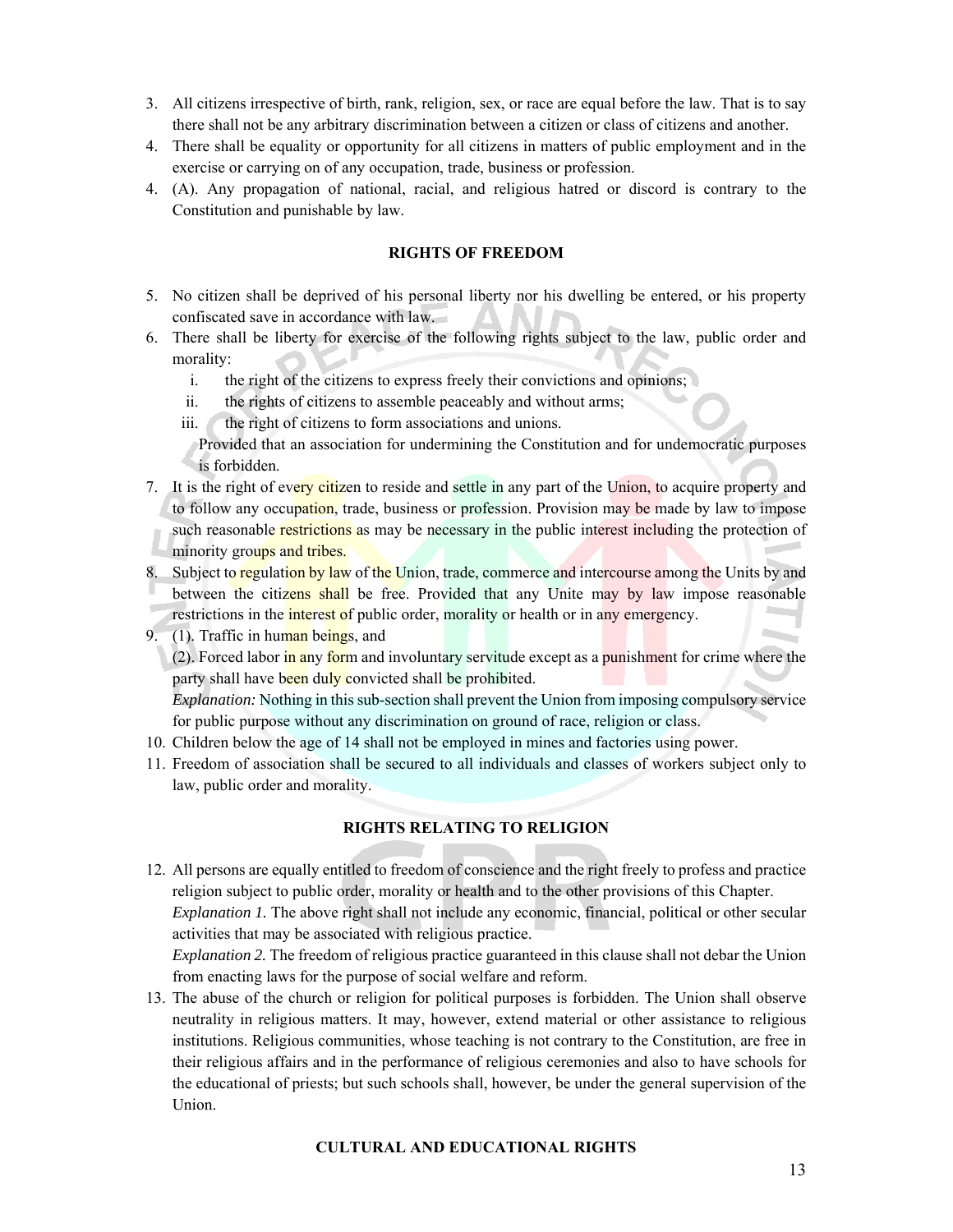- 14. No minority whether based on religion, race or language shall be discriminated against in regard to the admission into public educational institutions, nor shall any religious instruction be compulsorily imposed on it.
- 15. (1). Private property and private initiative in economy are guaranteed.

(2). No personal is permitted to use the right of private property to the detriment of the people's community.

(3). The existence of private monopolist organizations such as cartels, syndicates, trusts and similar organizations created for the purpose of dictating prices, monopolizing the market and damaging the interest of the national economy is forbidden.

(4). Private property may be limited or expropriated if the common interest requires it, but only in accordance with the law, which shall prescribe in which cases and to what extent the owner shall be compensated.

(5). Under the same conditions individuals branches of national economy or single enterprises may be nationalized by law if the common interest requires it.

#### **CIVIL RIGHTS**

- 16. No person shall be convicted of crimes except for violation of a law in force at the time of the commission of that act charged as an offence, nor shall he be subjected to penalty greater than that applicable at the time of the commission of the office.
- 17. No persona shall be tried for the same offence more than once nor shall be compelled in any criminal case to be a witness against himself.
- 18. Full faith and credit shall be given throughout the territories of the Union to the law, the public Acts and records, and the judicial proceedings of the Union and every Unit thereof and the manner in which and the conditions under which such Acts, records and proceedings shall be proved and the effect thereof determined shall be prescribed by the law of the Union.
- 19. Final civil judgements delivered in any Unit shall be executed throughout the Union subject to such conditions as may be prescribed by the law of the Union.
- 20. Every citizen, whether within or without the territory of Union, shall be entitled to the protection of the Union in his relations with foreign states.
- 21. No citizen shall be handed over to a foreign government for prosecution or punishment save in accordance with law.

#### **RIGHTS TO CONSTITUTIONAL REMEDIES**

22. (1). The right to move the Supreme Court by appropriate proceedings for the enforcement of any the rights conferred by this Chapter is hereby guaranteed.

(2). Without prejudice to the powers that may be invested in this behalf in other courts, the Supreme Court shall have power to issue directions in the nature of the Habeas Corpus, Mandamus, Prohibition, Quo warranto and Certiorari appropriate to the right guaranteed in this part of the Constitution.

(3). The right to enforce these remedies shall not be suspended unless when, in cases of rebellion, or invasion, or grace emergency, the public safety may require it.

23. The Union legislature may by law determine to what extent of the rights guaranteed by this part shall be restricted or mitigated for the members of the armed forces or forces charged with the maintenance of public order so as to ensure fulfillment of their duties and the maintenance of discipline.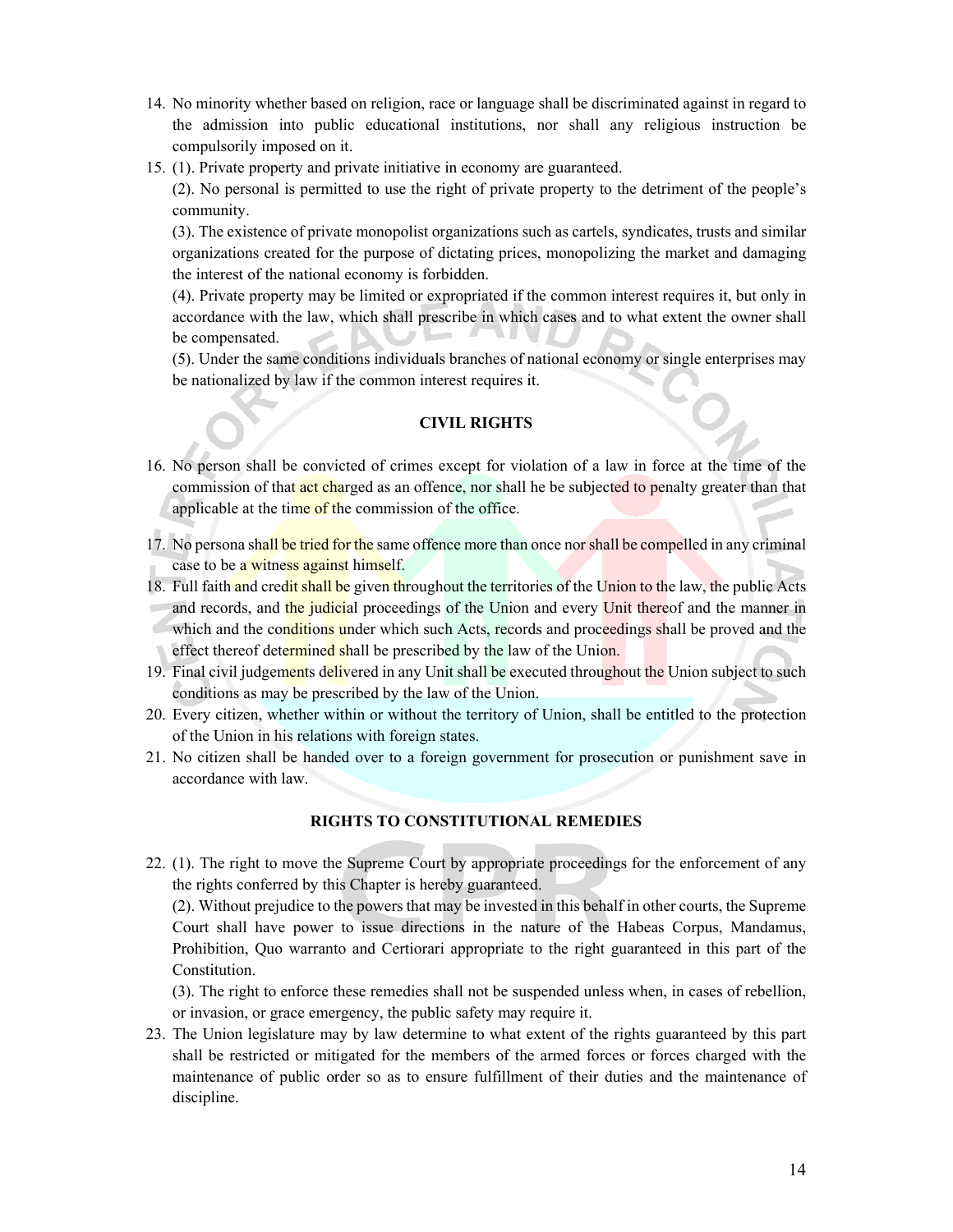24. The Union legislature shall make laws to give effect to the provisions of this Chapter which require such legislation and to prescribe punishments for those acts which are declared to be offences in this Chapter and are not already punishable.

#### **ECONOMIC RIGHTS**

- 1. The means of production in the hands of the Union are exploited by the Union itself or given to others for exploitation.
- 2. Foreign trade is under the control of the Union.
- 3. In order to protect the vital interests of the people, to further the people's prosperity and the right use of all economic Potentialities and forces, the Union directs the economic life and development of the country in accordance with a general economic plan, relying on the States and co-operative economic sectors, while achieving a general control over the private economic sector.
- 4.

#### **RIGHTS OF WOMEN**

- 1. Women have equal rights with men in all fields of state, economic and social-political life.
- 2. Women have the right to the same pay as that received by men for the same work and as workers or employees, they enjoy special protection.
- 3. The Union especially protects the interests of mothers and children by the establishment of maternity hospitals, children's homes and day-nurseries and by the right of mothers to leave with pay before and after childbirth.

#### **RIGHTS TO HEALTH AND EDUCATION**

- 1. The Union promotes the improvement of public health by organizing and controlling health services, hospitals pharmacies, sanatoria, nursing and convalescent homes and other health institutions.
- 2. The Union extends its care to the physical education of the people, especially young people, in order to increase the health and working capacity of the people and the power of defense of the Union.
- 3. The Union pays special attention to the young and protects their education.
- 4. Schools are Union-owned. The founding of private schools may be permitted only by law and their work is controlled by the Union.

#### **DIRECTIVE PRINCIPLES OF UNION POLICY**

- 1. The principles set out in this Chapter are intended for the general guidance of the Union. The application of these principles in Legislation and Administration shall be the care of the Union.
- 2. The Union shall direct its policy to secure to each citizen:
	- i. The right to work.
	- ii. The right to maintenance in old age and during sickness or loss of capacity to work,
	- iii. The right to rest and leisure,
- 3. The right to education. In particular the Union should make provision for free and compulsory primary education.
- 4. The Union shall promote with special care the educational and economic interests of the weaker and backward sections of the people and shall protect them from social injustice and all forms of exploitation.
- 5. The Union shall regard the raising of the standard of its people and the improvement of public health as among its primary duties.